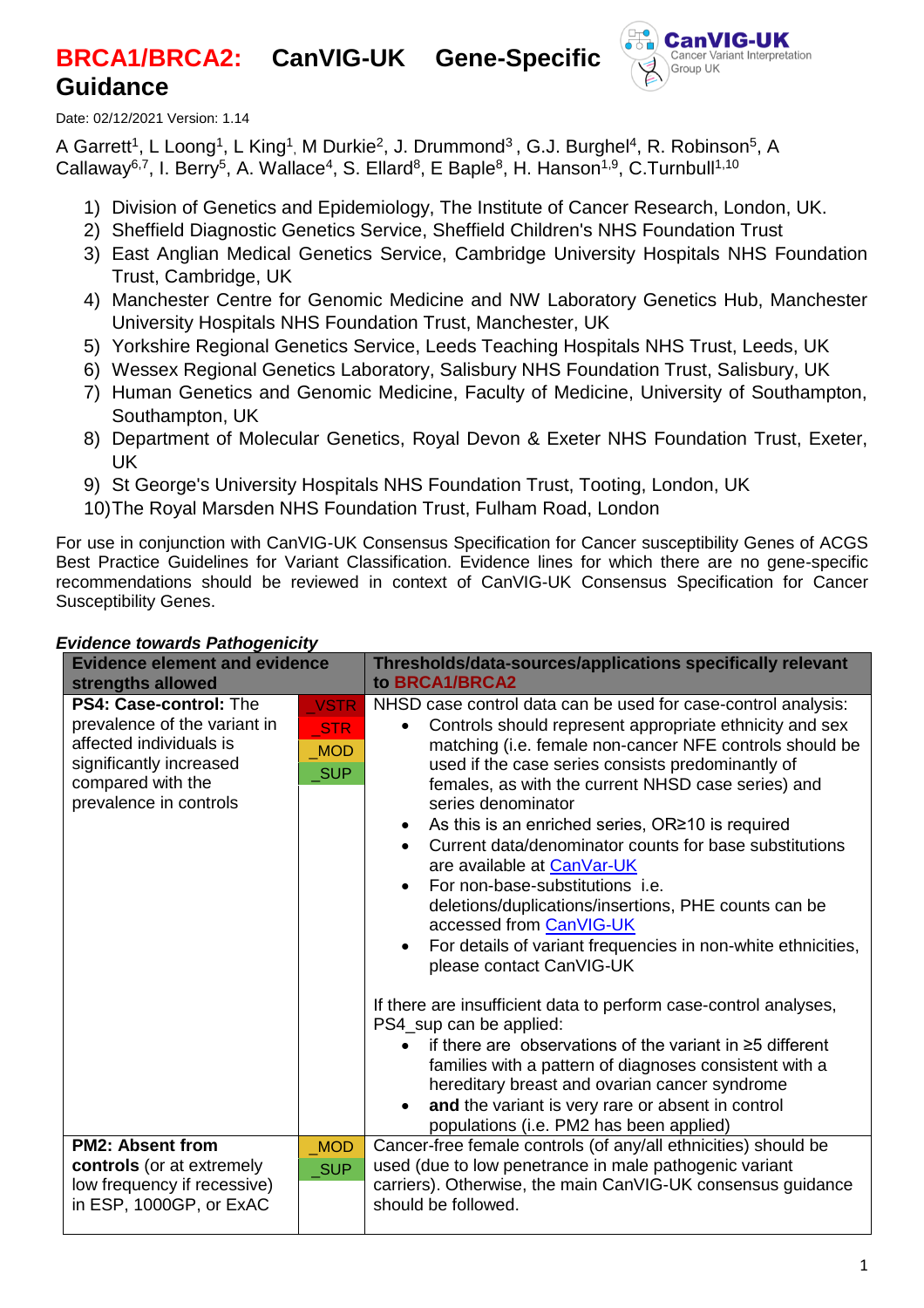| <b>PVS1: Predicted null</b>                                 | <b>VSTR</b>         |                                                                       |                                                                                           | It is predicted that truncating variants occurring at the 3' end of                                                       |                                                                  |  |  |  |
|-------------------------------------------------------------|---------------------|-----------------------------------------------------------------------|-------------------------------------------------------------------------------------------|---------------------------------------------------------------------------------------------------------------------------|------------------------------------------------------------------|--|--|--|
| variant (in a gene where                                    | <b>STR</b>          |                                                                       |                                                                                           | the gene will not undergo NMD. The residues below demarcate                                                               |                                                                  |  |  |  |
| LOF is a known mechanism                                    | <b>MOD</b>          |                                                                       |                                                                                           | the consensus boundary, 3' of which protein truncating variants                                                           |                                                                  |  |  |  |
| of disease)                                                 | <b>SUP</b>          |                                                                       |                                                                                           | are not established to result in NMD and/or impairment of                                                                 |                                                                  |  |  |  |
|                                                             |                     |                                                                       | function of residual protein.                                                             |                                                                                                                           |                                                                  |  |  |  |
|                                                             |                     | BRCA1 (NM_007294.3): 1855 <sup>1</sup>                                |                                                                                           |                                                                                                                           |                                                                  |  |  |  |
|                                                             |                     | BRCA2 (NM_000059.3): 3309 <sup>2</sup>                                |                                                                                           |                                                                                                                           |                                                                  |  |  |  |
|                                                             |                     |                                                                       |                                                                                           | Based on ENIGMA recommendations, as re-initiation sites have                                                              |                                                                  |  |  |  |
|                                                             |                     | also been shown to result in the loss of important functional         |                                                                                           |                                                                                                                           |                                                                  |  |  |  |
|                                                             |                     |                                                                       | domains in BRCA1 and BRCA2, it is acceptable to use PVS1 at                               |                                                                                                                           |                                                                  |  |  |  |
|                                                             |                     | a very strong level for variants identified within the first 100bp of |                                                                                           |                                                                                                                           |                                                                  |  |  |  |
|                                                             |                     |                                                                       | both BRCA1 and BRCA21.<br>A number of variants at canonical splice sites are predicted or |                                                                                                                           |                                                                  |  |  |  |
|                                                             |                     |                                                                       |                                                                                           |                                                                                                                           |                                                                  |  |  |  |
|                                                             |                     |                                                                       |                                                                                           | known to lead to naturally occurring in-frame RNA isoforms that<br>may rescue gene functionality. ENIGMA has compiled the |                                                                  |  |  |  |
|                                                             |                     |                                                                       |                                                                                           | below list of splice variants for which the variant transcript may                                                        |                                                                  |  |  |  |
|                                                             |                     |                                                                       |                                                                                           | be functional and for some of which PVS1 may not be                                                                       |                                                                  |  |  |  |
|                                                             |                     | applicable.                                                           |                                                                                           |                                                                                                                           |                                                                  |  |  |  |
|                                                             |                     | Gene                                                                  | Region                                                                                    | <b>Bases</b>                                                                                                              |                                                                  |  |  |  |
|                                                             |                     |                                                                       | intron 5                                                                                  | $c.301+1$                                                                                                                 |                                                                  |  |  |  |
|                                                             |                     |                                                                       | (exon 5 donor)                                                                            | $c.301 + 2$                                                                                                               |                                                                  |  |  |  |
|                                                             |                     |                                                                       | intron6<br>(exon 7 acceptor)                                                              | $c.442-1$<br>$c.442 - 2$                                                                                                  |                                                                  |  |  |  |
|                                                             |                     |                                                                       |                                                                                           | $c.548-1$                                                                                                                 |                                                                  |  |  |  |
|                                                             |                     |                                                                       |                                                                                           | $c.548-2$                                                                                                                 |                                                                  |  |  |  |
|                                                             |                     |                                                                       |                                                                                           | $c.593 + 1$<br>$c.593 + 2$                                                                                                |                                                                  |  |  |  |
|                                                             |                     | BRCA1                                                                 | introns 8,9                                                                               | $c.594-1$                                                                                                                 |                                                                  |  |  |  |
|                                                             |                     |                                                                       |                                                                                           | $c.594-2$                                                                                                                 |                                                                  |  |  |  |
|                                                             |                     |                                                                       |                                                                                           | $c.670 + 1$<br>$c.670 + 2$                                                                                                |                                                                  |  |  |  |
|                                                             |                     |                                                                       | intron 10                                                                                 | $c.4096 + 1$                                                                                                              |                                                                  |  |  |  |
|                                                             |                     |                                                                       | (exon 10 donor)                                                                           | $c.4096 + 2$                                                                                                              |                                                                  |  |  |  |
|                                                             |                     |                                                                       | intron 11<br>(exon 12 acceptor) c.4186-2                                                  | c.4186-1                                                                                                                  |                                                                  |  |  |  |
|                                                             |                     |                                                                       | intron12                                                                                  | $c.4358-1$                                                                                                                |                                                                  |  |  |  |
|                                                             |                     |                                                                       | (exon 13 accepor)                                                                         | c.4358-2                                                                                                                  |                                                                  |  |  |  |
|                                                             |                     |                                                                       |                                                                                           | c.6842-1                                                                                                                  |                                                                  |  |  |  |
|                                                             |                     | BRCA <sub>2</sub>                                                     | intron12                                                                                  | c.6842-2<br>$c.6937+1$                                                                                                    |                                                                  |  |  |  |
|                                                             |                     |                                                                       |                                                                                           | $c.6937+2$                                                                                                                |                                                                  |  |  |  |
|                                                             |                     |                                                                       | Adapted from ENIGMA, 2017 <sup>1</sup>                                                    |                                                                                                                           |                                                                  |  |  |  |
| PS1: Same amino acid                                        | <b>STR</b>          |                                                                       |                                                                                           | Within forthcoming ENIGMA guidance it is anticipated that these                                                           |                                                                  |  |  |  |
| change as an established                                    |                     |                                                                       |                                                                                           |                                                                                                                           | elements will all be incorporated within PP3 and only awarded to |  |  |  |
| variant                                                     |                     |                                                                       | variants within key domains:                                                              |                                                                                                                           |                                                                  |  |  |  |
| PM4: Protein-length-                                        | <b>MOD</b>          |                                                                       | In the interim, we recommend:                                                             |                                                                                                                           |                                                                  |  |  |  |
| changing variant                                            | $\sqrt{\text{SUP}}$ |                                                                       |                                                                                           | Use of PM1_sup/PM4_sup for any variant within BRCA1                                                                       |                                                                  |  |  |  |
| <b>PM5: Novel missense</b>                                  | <b>MOD</b>          |                                                                       |                                                                                           | RING (aa 1-101), BRCT (aa1650-1863) COILED-COIL<br>DOMAIN (aa 1391-1424) and BRCA2 DNA-binding domain                     |                                                                  |  |  |  |
| change at an amino acid                                     | SUP                 |                                                                       | $(aq 2481 - 3186)$                                                                        |                                                                                                                           |                                                                  |  |  |  |
| residue where a different                                   |                     | $\bullet$                                                             |                                                                                           | Use of PM1_mod/PM4_mod for missense at specific                                                                           |                                                                  |  |  |  |
| missense change                                             |                     |                                                                       | $residues3$ :                                                                             |                                                                                                                           |                                                                  |  |  |  |
| determined to be pathogenic                                 |                     |                                                                       |                                                                                           | RING: 18, 22, 37, 39, 41, 44, 47, 61, 64, 71                                                                              |                                                                  |  |  |  |
| seen before                                                 |                     |                                                                       |                                                                                           | BRCT: 1685, 1688, 1697, 1699, 1706, 1708, 1715, 1736,                                                                     |                                                                  |  |  |  |
| PP3: In silico: Multiple lines<br>of computational evidence | <b>SUP</b>          |                                                                       |                                                                                           | 1738, 1739, 1748, 1764, 1766, 1770, 1775, 1786, 1837,                                                                     |                                                                  |  |  |  |
| support a deleterious effect                                |                     |                                                                       | 1838, 1839, 1853                                                                          |                                                                                                                           |                                                                  |  |  |  |
| on the gene or gene product                                 |                     |                                                                       |                                                                                           | DBD: 2607, 2626, 2627, 2663, 2722, 2723, 2748, 3052,                                                                      |                                                                  |  |  |  |
| <b>PM1, PP2:</b>                                            | STR                 | 3124                                                                  |                                                                                           |                                                                                                                           |                                                                  |  |  |  |
| <b>Enrichment/constraint:</b>                               | <b>MOD</b>          | ٠                                                                     |                                                                                           | PM1 cannot be used where functional data are being used                                                                   |                                                                  |  |  |  |
| <b>PP2:</b> Missense variant in a                           | <b>SUP</b>          |                                                                       |                                                                                           | for PS3, as per main CanVIG-UK guidance                                                                                   |                                                                  |  |  |  |
| gene that has a low rate of                                 |                     |                                                                       |                                                                                           | PP2 should not be used for BRCA1/BRCA2                                                                                    |                                                                  |  |  |  |
| benign missense variation                                   |                     | $\bullet$                                                             |                                                                                           | Use of PM5, PS1, PP3 otherwise as per CanVIG-UK                                                                           |                                                                  |  |  |  |
| and in which missense                                       |                     |                                                                       | <b>Consensus Specification</b>                                                            |                                                                                                                           |                                                                  |  |  |  |
| variants are a common                                       |                     |                                                                       |                                                                                           |                                                                                                                           |                                                                  |  |  |  |
| mechanism of disease                                        |                     |                                                                       |                                                                                           |                                                                                                                           |                                                                  |  |  |  |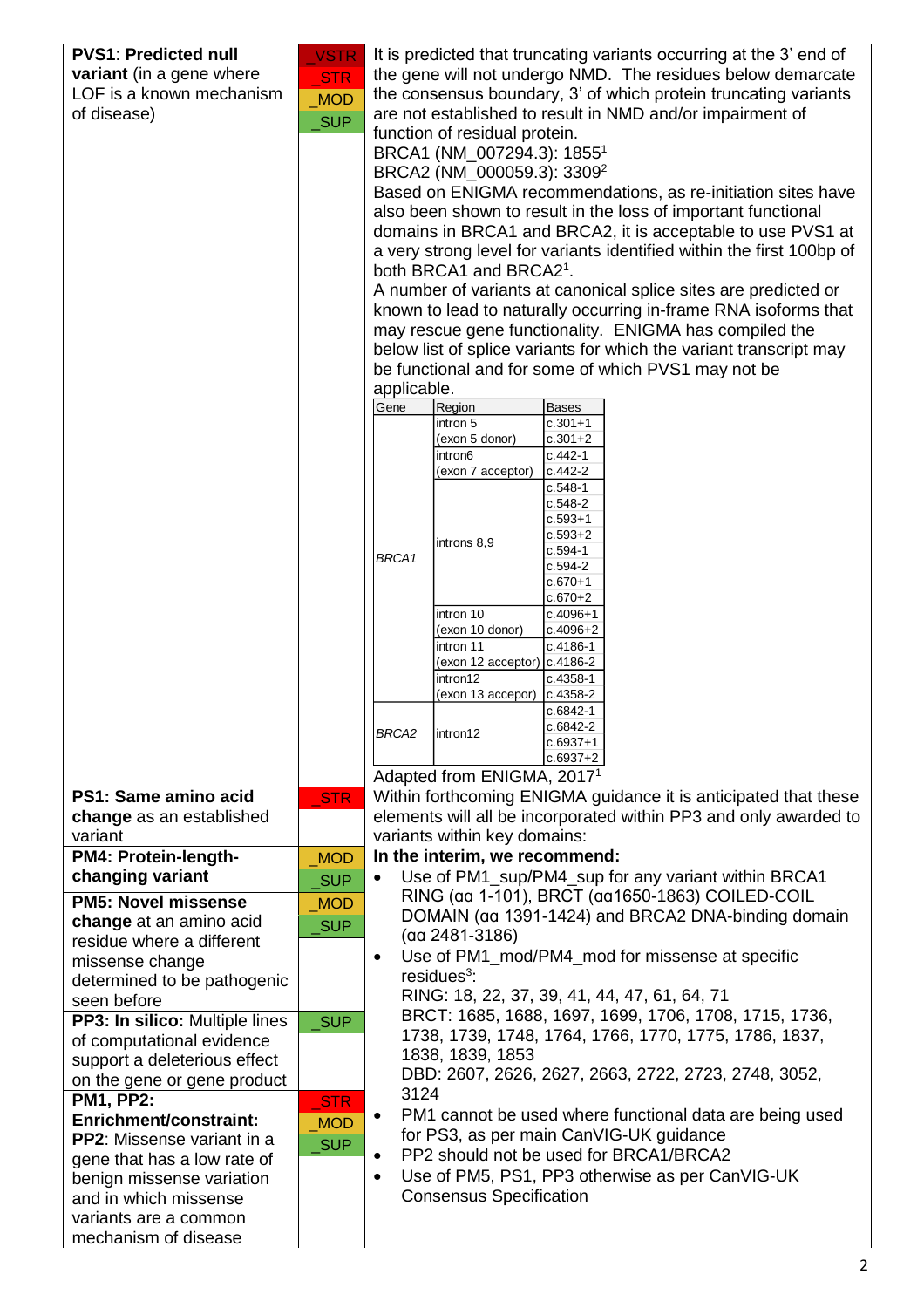| <b>PM1:</b> Located in a<br>mutational hot spot and/or<br>critical and well-established<br>functional domain (e.g.<br>active site of an enzyme)<br>without benign variation<br>PS3: Functional: Well- | <b>VSTR</b>                              | <b>BRCA1:</b>                                                                                                                                                                                                                                                                                                                                                                                                                                                                                                                                                                                                                                                                                                                                                                                                                                                                                                                                                                                                                                                                                                       |
|-------------------------------------------------------------------------------------------------------------------------------------------------------------------------------------------------------|------------------------------------------|---------------------------------------------------------------------------------------------------------------------------------------------------------------------------------------------------------------------------------------------------------------------------------------------------------------------------------------------------------------------------------------------------------------------------------------------------------------------------------------------------------------------------------------------------------------------------------------------------------------------------------------------------------------------------------------------------------------------------------------------------------------------------------------------------------------------------------------------------------------------------------------------------------------------------------------------------------------------------------------------------------------------------------------------------------------------------------------------------------------------|
| established in vitro or in vivo<br>functional studies supportive<br>of a damaging effect on the<br>gene or gene product                                                                               | <b>STR</b><br><b>MOD</b><br>_SUP         | Findlay et al, 2018 <sup>4</sup> : Strong<br>Bouwman et al, 2020 <sup>5</sup> : Strong<br>Fernandes et al, 2019 <sup>6</sup> : Supporting<br>Petitalot et al, 2019 <sup>7</sup> : Supporting<br><b>BRCA2:</b><br>Guidugli et al, 2018 <sup>8</sup> /Hart et al, 2019 <sup>9</sup> /Richardson et al, 2021 <sup>10</sup> :<br>Strong<br><b>See CanVIG Functional Assays Scores</b><br>See the table at the bottom of this document for guidance on<br>combining assay results                                                                                                                                                                                                                                                                                                                                                                                                                                                                                                                                                                                                                                        |
| PP1: Co-segregation with<br>disease in multiple affected<br>family members in a gene<br>definitively known to cause<br>the disease                                                                    | <b>VSTR</b><br>STR<br><b>MOD</b><br>_SUP | Segregation evidence extracted from multifactorial analysis data<br>can be used within PP1/BS4 using the thresholds specified in<br>the PP5/BP6 guidance. Where combined with multiple evidence<br>of other types, segregation evidence from multifactorial analysis<br>data should be incorporated into the PP5/BP6 criteria<br>Meiosis counting approaches may be used in addition if this<br>evidence comes from families not already included in the<br>multifactorial analyses. Evidence cannot exceed 'Very strong'                                                                                                                                                                                                                                                                                                                                                                                                                                                                                                                                                                                           |
| PS2/PM6: De novo<br>(maternity and paternity<br>confirmed/unconfirmed) in a<br>patient with the disease and<br>no family history                                                                      | STR<br><b>MOD</b><br>_SUP                |                                                                                                                                                                                                                                                                                                                                                                                                                                                                                                                                                                                                                                                                                                                                                                                                                                                                                                                                                                                                                                                                                                                     |
| <b>PM3: in trans with a</b><br>pathogenic variant<br>(recessive disorders)                                                                                                                            | <b>STR</b><br><b>MOD</b><br>_SUP         | Frequency data regarding co-occurrence in trans extracted from<br>multifactorial analyses should be incorporated into PM3 or BP2<br>using the thresholds described in the PP5/BP6 guidance. Where<br>combined with multiple evidence of other types, frequency data<br>regarding co-occurrence in trans from multifactorial analyses<br>should be incorporated into PP5/BP6<br><b>In addition, the SVI recommendations for in trans Criterion</b><br>(PM3) can be used for either BRCA1 or BRCA2 for individuals<br>with a Fanconi anaemia phenotype if this evidence comes from<br>families not already included in the multifactorial analyses used<br>for PP5. Evidence towards a Fanconi phenotype comprise:<br><b>Clinical:</b> diagnosis of childhood cancer or<br>skeletal/structural/developmental abnormalities<br>Molecular/Cellular: aberration on mitomycin-induced<br>$\bullet$<br>chromosomal breakage +/- depletion of BRCA2 in<br>lymphocytes<br>Both clinical and molecular/cellular aberrations must be present<br>for a case to contribute to evidence<br><b>Evidence cannot exceed 'Strong'</b> |
|                                                                                                                                                                                                       |                                          | <b>Note:</b> Caution is required in inferring the pathogenicity for the<br>monoallelic phenotype, as variants may be hypomorphic (e.g. a<br>variant contributing and causing a Fanconi anaemia phenotype<br>may be low penetrance for breast cancer). Where the majority of<br>evidence for variant pathogenicity comes from observations of<br>the variant in cases of Fanconi Anaemia, it may be appropriate<br>to comment on this in the clinical report                                                                                                                                                                                                                                                                                                                                                                                                                                                                                                                                                                                                                                                         |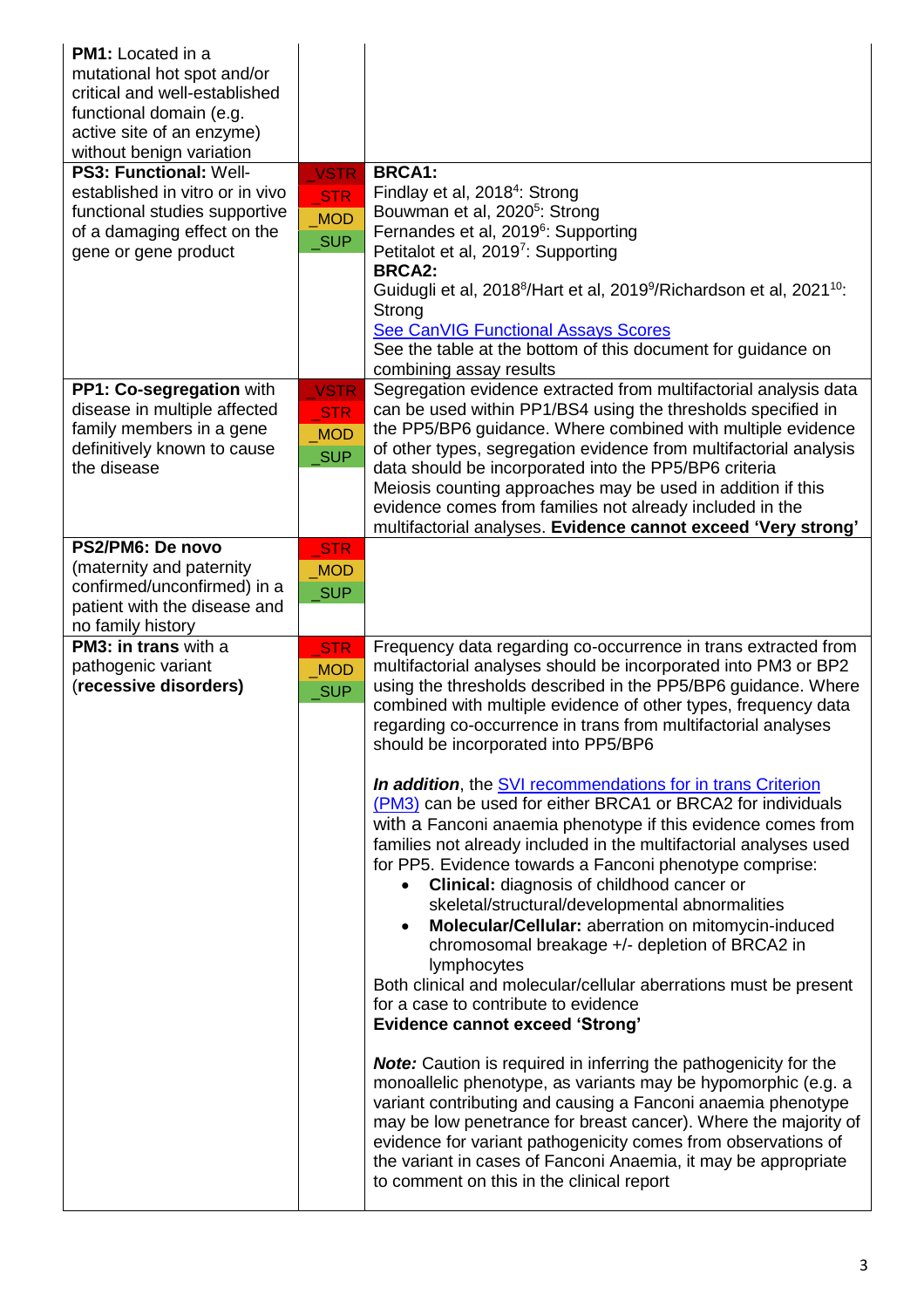| <b>PP5: Reputable source</b> | <b>VSTR</b> |                                                                                                                                                                                                                                                                                                                   |                      |                                                                                                                                                                                                                                                                                   | Published multifactorial analysis data providing likelihood ratios                                                                |  |
|------------------------------|-------------|-------------------------------------------------------------------------------------------------------------------------------------------------------------------------------------------------------------------------------------------------------------------------------------------------------------------|----------------------|-----------------------------------------------------------------------------------------------------------------------------------------------------------------------------------------------------------------------------------------------------------------------------------|-----------------------------------------------------------------------------------------------------------------------------------|--|
| recently reports variant as  | <b>STR</b>  | (LR) or log likelihood ratios (LLR) may be used as data sources                                                                                                                                                                                                                                                   |                      |                                                                                                                                                                                                                                                                                   |                                                                                                                                   |  |
| pathogenic, but the          | <b>MOD</b>  | encompassing:                                                                                                                                                                                                                                                                                                     |                      |                                                                                                                                                                                                                                                                                   |                                                                                                                                   |  |
| evidence is not available to | <b>SUP</b>  | Segregation (PP1/BS4)                                                                                                                                                                                                                                                                                             |                      |                                                                                                                                                                                                                                                                                   |                                                                                                                                   |  |
| the laboratory to perform an |             | Specificity of familial and/or tumour phenotype (PP4)                                                                                                                                                                                                                                                             |                      |                                                                                                                                                                                                                                                                                   |                                                                                                                                   |  |
| independent evaluation       |             | Co-occurrence in trans (PM3/BP2)<br>$\bullet$                                                                                                                                                                                                                                                                     |                      |                                                                                                                                                                                                                                                                                   |                                                                                                                                   |  |
|                              |             | Where individual likelihood ratios for a particular evidence type<br>do not line up with evidence (exponent) points required for a<br>specific evidence strength, the combined LLR/LR<br>encompassing multiple evidence types can be used instead to<br>represent the totality of evidence and applied within PP5 |                      |                                                                                                                                                                                                                                                                                   |                                                                                                                                   |  |
|                              |             | Suitable analyses:<br>Easton et al, 2007 <sup>11</sup><br>Lindor et al, $2011^{12}$<br>$\bullet$<br>Parsons et al, 2020 <sup>13</sup>                                                                                                                                                                             |                      |                                                                                                                                                                                                                                                                                   |                                                                                                                                   |  |
|                              |             | Where multiple potentially valid LR/LLRs are available for a<br>variant, the value from the most recent publication should be<br>used.                                                                                                                                                                            |                      |                                                                                                                                                                                                                                                                                   |                                                                                                                                   |  |
|                              |             | Where evidence is supplied as a LR (likelihood ratio, e.g.<br>Parsons et al, 2020) this should be converted to Evidence<br>(Exponent) points using the table below.                                                                                                                                               |                      |                                                                                                                                                                                                                                                                                   |                                                                                                                                   |  |
|                              |             | Where evidence is supplied as a natural LLR (log likelihood<br>ratio, e.g. Easton et al, 2007), this should be converted to a LR<br>(for example using the =EXP() function in excel) before<br>conversion to Evidence (Exponent) Points using the table below<br>(i.e. converted from the LR to a LLR base 2.08)  |                      |                                                                                                                                                                                                                                                                                   |                                                                                                                                   |  |
|                              |             |                                                                                                                                                                                                                                                                                                                   | Evidence             |                                                                                                                                                                                                                                                                                   |                                                                                                                                   |  |
|                              |             | Likelihood<br>Ratio                                                                                                                                                                                                                                                                                               | (Exponent)<br>Points | Evidence<br>Strength                                                                                                                                                                                                                                                              |                                                                                                                                   |  |
|                              |             | 2.1                                                                                                                                                                                                                                                                                                               | 1                    | <b>SUP</b>                                                                                                                                                                                                                                                                        |                                                                                                                                   |  |
|                              |             | 4.3                                                                                                                                                                                                                                                                                                               | $\overline{2}$       | <b>MOD</b>                                                                                                                                                                                                                                                                        |                                                                                                                                   |  |
|                              |             | $\boldsymbol{9}$                                                                                                                                                                                                                                                                                                  | $\mathfrak{S}$       |                                                                                                                                                                                                                                                                                   |                                                                                                                                   |  |
|                              |             | 18.7                                                                                                                                                                                                                                                                                                              | $\overline{4}$       | <b>STR</b>                                                                                                                                                                                                                                                                        |                                                                                                                                   |  |
|                              |             | 38.9                                                                                                                                                                                                                                                                                                              | 5                    |                                                                                                                                                                                                                                                                                   |                                                                                                                                   |  |
|                              |             | 81                                                                                                                                                                                                                                                                                                                | $\,6\,$              |                                                                                                                                                                                                                                                                                   |                                                                                                                                   |  |
|                              |             |                                                                                                                                                                                                                                                                                                                   |                      |                                                                                                                                                                                                                                                                                   |                                                                                                                                   |  |
|                              |             | 168.4                                                                                                                                                                                                                                                                                                             | $\overline{7}$       |                                                                                                                                                                                                                                                                                   |                                                                                                                                   |  |
|                              |             | 350.4                                                                                                                                                                                                                                                                                                             | 8                    | <b>VSTR</b>                                                                                                                                                                                                                                                                       | <b>OR</b>                                                                                                                         |  |
|                              |             | <b>ENIGMA</b>                                                                                                                                                                                                                                                                                                     | laboratories OR      | PP5 can be applied at supporting level on the basis of any<br>≥2 accredited North American commercial diagnostic<br>≥1 North American commercial diagnostic laboratory<br>unavailable evidence from their data series OR<br>approved ClinGen Expert Group (3 star on ClinVar), ie | classification of LP/P after 2018 using ACMG classification from:<br>where there is explicit citation of utilisation of otherwise |  |
|                              |             | specification.                                                                                                                                                                                                                                                                                                    |                      | This is an exceptional application, as per UK-ACGS<br>For conflicts with ENIGMA classifications, contact ENIGMA.                                                                                                                                                                  |                                                                                                                                   |  |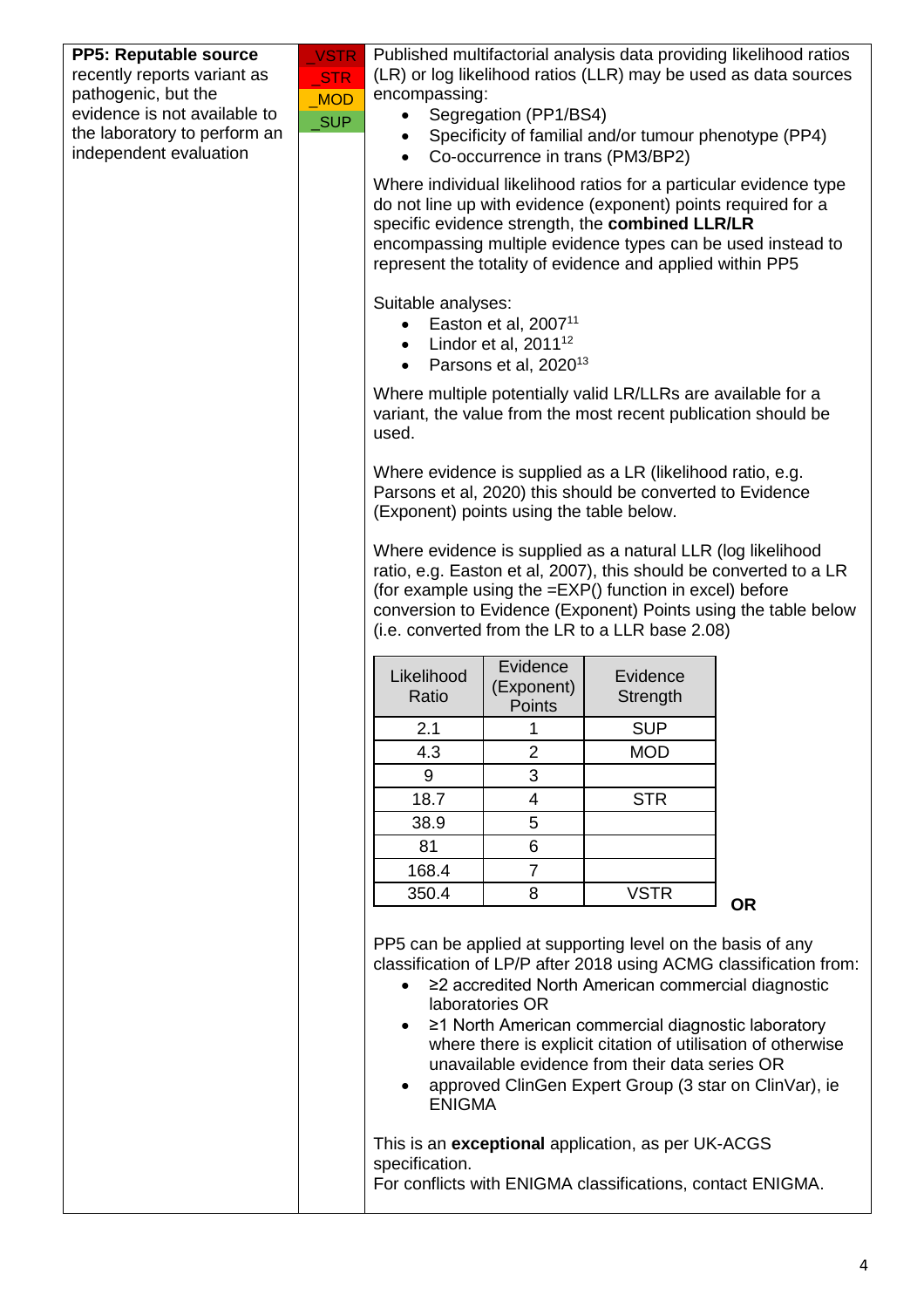| <b>PP4: Phenotypic</b><br>specificity (Patient's<br>phenotype or family history<br>is highly specific for a<br>disease with a single genetic<br>aetiology) | STR<br><b>MOD</b><br><b>SUP</b> | Tumour and family history phenotypic data extracted from<br>multifactorial analyses should be incorporated into PP4 or BP5<br>using the thresholds described in the PP5/BP6 guidance. Where<br>combined with multiple evidence of other types, tumour and<br>family history phenotypic data from multifactorial analyses are<br>incorporated into the PP5 evidence criterion. Patient phenotypic<br>evidence whose strength cannot be quantified should not be<br>used. Evidence cannot exceed 'Strong' |
|------------------------------------------------------------------------------------------------------------------------------------------------------------|---------------------------------|---------------------------------------------------------------------------------------------------------------------------------------------------------------------------------------------------------------------------------------------------------------------------------------------------------------------------------------------------------------------------------------------------------------------------------------------------------------------------------------------------------|
|------------------------------------------------------------------------------------------------------------------------------------------------------------|---------------------------------|---------------------------------------------------------------------------------------------------------------------------------------------------------------------------------------------------------------------------------------------------------------------------------------------------------------------------------------------------------------------------------------------------------------------------------------------------------------------------------------------------------|

#### *Evidence towards Benignity*

| <b>BA1/BS1: Allele frequency</b>             | <b>SA</b>           | BA1: MTAF = $0.001$ (0.1%)                                      |
|----------------------------------------------|---------------------|-----------------------------------------------------------------|
| is "too high" in ExAC or                     | STR                 | BS1: MTAF = $0.0001$ (0.01%)                                    |
| gnomAD for disorder                          |                     | The U95%CI should be used as the filtering allele count for the |
|                                              |                     | MTAF. This can be calculated using cardiodb or within gnomAD    |
|                                              |                     | (see training resources from Miranda Durkie for methodology)    |
|                                              |                     | Cancer-free female controls should be used (due to low          |
|                                              |                     | penetrance in male pathogenic variant carriers)                 |
| <b>BS2: Observation in</b>                   | STR                 |                                                                 |
| controls inconsistent with                   | _SUP                |                                                                 |
| disease penetrance.                          |                     |                                                                 |
| Observed in a healthy adult                  |                     |                                                                 |
| individual for a recessive                   |                     |                                                                 |
| (homozygous), dominant                       |                     |                                                                 |
| (heterozygous), or X-linked                  |                     |                                                                 |
| (hemizygous) disorder, with                  |                     |                                                                 |
| full penetrance expected at                  |                     |                                                                 |
| an early age                                 |                     |                                                                 |
| <b>BP4: In silico: Multiple lines</b>        | <b>SUP</b>          |                                                                 |
| of computational evidence                    |                     |                                                                 |
| suggest no impact on gene                    |                     |                                                                 |
| or gene product                              |                     |                                                                 |
| (conservation, evolutionary,                 |                     |                                                                 |
| splicing impact, etc.)                       |                     |                                                                 |
| <b>BP1: Missense variant in a</b>            | <b>SUP</b>          | Can be used for missense variants with no predicted splicing    |
| gene for which primarily                     |                     | effect (as per main CanVIG-UK consensus specification) at non-  |
| truncating variants are                      |                     | conserved residues outside of BRCA1 RING (aa 1-101), BRCT       |
| known to cause disease                       |                     | (aa 1650-1863) COILED-COIL DOMAIN (aa 1391-1424) and            |
|                                              |                     | BRCA2 DNA-binding domain (aa 2481-3186)                         |
| <b>BP7: Synonymous (silent)</b>              |                     |                                                                 |
|                                              | _SUP                |                                                                 |
| variant for which splicing                   |                     |                                                                 |
| prediction algorithms predict                |                     |                                                                 |
| no impact to the splice                      |                     |                                                                 |
| consensus sequence                           |                     |                                                                 |
| <b>BP3: In-frame</b>                         | $\sqrt{\text{SUP}}$ |                                                                 |
| deletions/insertions in a                    |                     |                                                                 |
| repetitive region                            |                     |                                                                 |
| <b>BS3: Well-established in</b>              | STR                 |                                                                 |
| vitro or in vivo functional                  | <b>MOD</b>          |                                                                 |
| studies show no damaging                     | <b>SUP</b>          |                                                                 |
| effect on protein function or                |                     |                                                                 |
| splicing                                     |                     |                                                                 |
| <b>BS4: Non segregation with</b>             | <b>STR</b>          | *see PP1                                                        |
| disease                                      | $\sqrt{\text{SUP}}$ |                                                                 |
| <b>BP2: Observed in trans</b>                | STR                 | *see PM3                                                        |
| with a pathogenic variant                    | <b>SUP</b>          |                                                                 |
| for a fully penetrant                        |                     |                                                                 |
| dominant gene/disorder or<br>observed in cis |                     |                                                                 |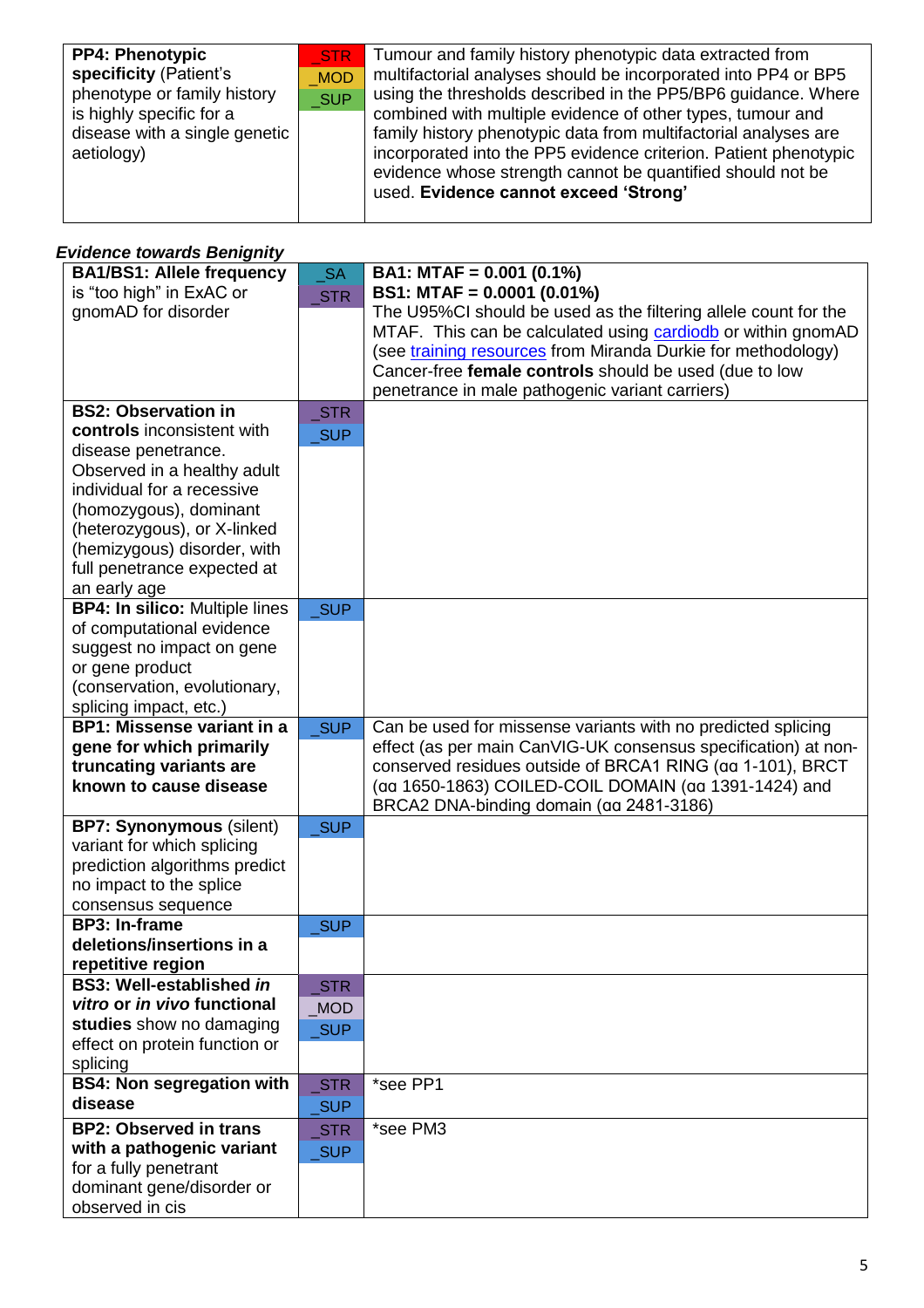| <b>BP6: Reputable source</b><br>recently reports variant as                     | <b>STR</b><br><b>SUP</b> | *see PP5            |                                         |                      |  |
|---------------------------------------------------------------------------------|--------------------------|---------------------|-----------------------------------------|----------------------|--|
| benign, but the evidence is<br>not available to the<br>laboratory to perform an |                          | Likelihood<br>Ratio | Evidence<br>(Exponent)<br><b>Points</b> | Evidence<br>Strength |  |
| independent evaluation                                                          |                          | 0.48                |                                         | <b>SUP</b>           |  |
|                                                                                 |                          | 0.23                | $-2$                                    |                      |  |
|                                                                                 |                          | 0.11                | -3                                      |                      |  |
|                                                                                 |                          | 0.05                | -4                                      | <b>STR</b>           |  |
| <b>BP5:</b> Alternate molecular<br>basis for disease                            | <b>SUP</b>               | *see PP4            |                                         |                      |  |

*Recommendations for the management of conflicting functional assay results* See table below for management of discrepancy for BRCA1 variants between Findlay et al, 2018<sup>4</sup> and Bouwman et al, 2020<sup>5</sup> discordant assay results. For more general guidance regarding conflicting results from other functional assays, refer to the table in the main CanVIG-UK consensus specification.

| <b>Findlay</b><br><b>Class</b>   | <b>Findlay</b><br><b>Score</b> | <b>Bouwman</b><br><b>Platinum</b>                               | <b>Bouwman</b><br><b>Olaparib</b> | <b>Bouwman</b><br><b>DR-GFP</b> | <b>PS3 STR</b>            | <b>BS3_STR</b>            |
|----------------------------------|--------------------------------|-----------------------------------------------------------------|-----------------------------------|---------------------------------|---------------------------|---------------------------|
| <b>LOF</b>                       | $< -1.328$                     | All deleterious/ likely deleterious<br>(1 intermediate allowed) |                                   |                                 | ✓                         | $\pmb{\times}$            |
| <b>LOF</b>                       | $-1.328$                       | Any are neutral/likely neutral                                  |                                   |                                 | $\mathbf x$               | $\pmb{\times}$            |
| <b>INT</b><br>(towards LOF)      | $-1.328$ to $-1.038$           | All deleterious/likely deleterious                              |                                   |                                 | ✓                         | $\pmb{\times}$            |
| <b>INT</b><br>(towards)<br>FUNC) | $-1.038$ to $-0.748$           | All neutral/likely neutral                                      |                                   |                                 | $\boldsymbol{\mathsf{x}}$ |                           |
| <b>INT</b>                       | $-1.328$ to $-0.78$            | Conflicting results or any intermediate                         |                                   |                                 | $\boldsymbol{\mathsf{x}}$ | $\mathbf x$               |
| <b>FUNC</b>                      | >0.748                         | All neutral/likely neutral (1 intermediate<br>allowed)          |                                   |                                 | $\mathbf x$               |                           |
| <b>FUNC</b>                      | >0.748                         | Any are deleterious/likely deleterious                          |                                   |                                 | ×                         | $\boldsymbol{\mathsf{x}}$ |

N.B: Bouwman et al, 2020 "not clear" refers to opposite categorisation ± the standard deviation of repeat experiments and should be treated as conflicting assay results. Where a variant is LOF on the Findlay et al assay and has an RNA score of <-2, this indicates that LOF is due to interference with splicing and therefore should not be treated as conflicting evidence if the variant is neutral on the Bouwman et al assay.

|                | <i><b>version History/Amenaments</b></i> |                  |                                                                                                                                                                            |                |              |
|----------------|------------------------------------------|------------------|----------------------------------------------------------------------------------------------------------------------------------------------------------------------------|----------------|--------------|
| <b>Revised</b> | <b>Date</b>                              | <b>Section</b>   | <b>Update</b>                                                                                                                                                              | <b>Amended</b> | Approved     |
| version        |                                          |                  |                                                                                                                                                                            | by             | by           |
| 1.12           | 01/09/2021                               | PP <sub>4</sub>  | Guidance on use of LLRs from published<br>epidemiological studies amended to account<br>for the use of natural logs in the statistics<br>presented                         | Garrett        | Turnbull     |
| 1.12           | 01/09/2021                               | PM <sub>1</sub>  | Addition of critical residues in the DNA<br>binding domain of BRCA2. Critical residues<br>in all listed functional domains updated to<br>mirror draft 2021 ENIGMA guidance | Garrett        | Turnbull     |
| 1.12           | 01/09/2021                               | BP <sub>1</sub>  | Resolution of typo in BRCT region<br>specification                                                                                                                         | Garrett        | Turnbull     |
| 1.13           | 15/10/2021                               | PVS <sub>1</sub> | Clarification that PVS1 may not be<br>applicable for some of the variants at<br><b>ENGIMA</b> specified positions                                                          | Garrett        | Turnbull     |
| 1.14           | 02/12/2021                               | PS4              | Terminology change to reflect transition of<br>PHE to NHSD                                                                                                                 | Garrett        | Turnbull     |
| 1.14           | 02/12/2021                               | PVS <sub>1</sub> | Addition of recommendations for variants<br>within the first 100bp                                                                                                         | Callaway       | <b>CStAG</b> |

#### *Version History/Amendments*